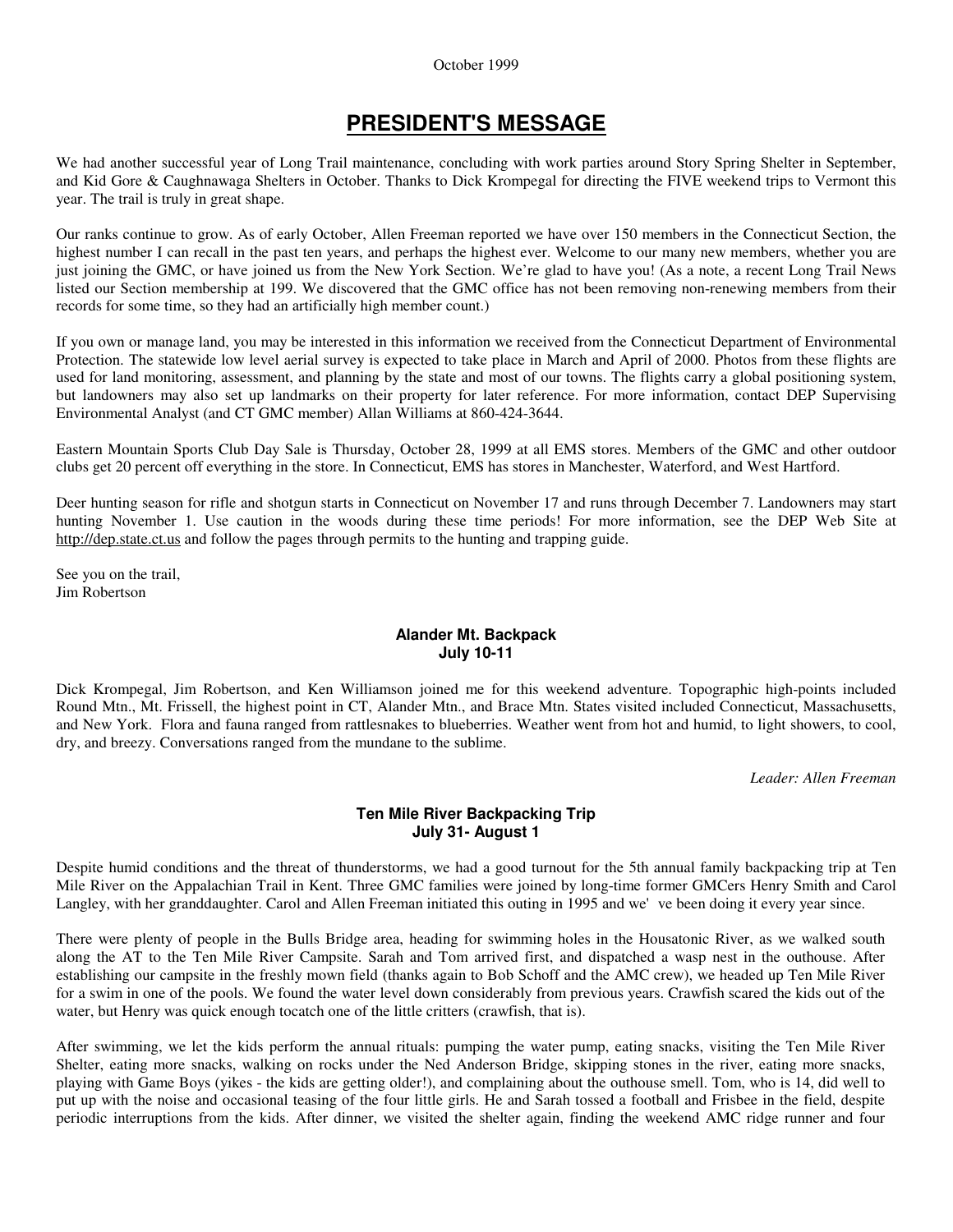other campers there. The haze and humidity unfortunately obscured any view of the stars and moon.

Sunday morning brought more sticky weather, so we packed up early. The kids took another tour of the rocks along the banks of the Housatonic, obtaining a few scrapes and wet shoes in the process. Sarah and Tom hit the trail first and headed home, Henry headed into the woods to explore some caves, and the rest of us walked slowly back up the AT to our vehicles. We drove to Kent for ice cream at Stosh's, that conveniently opened at 11 a.m., five minutes before our arrival, and then headed home.

*Backpackers: Jim, Kerry and Brenna Robertson, Allen and Anju Freeman, Sarah and Tom O'Hare, Carol Langley, Kassidee Drivdahl, Henry Smith*

### **Long Trail Maintenance August 13 - 15**

Seth Coffey, Southern Field Assistant for the GMC, called me about August 1 to inform me that VT had several severe thunderstorms and there were reports that our section had some blowdowns in the hiking trail. We didn't feel that it was urgent to clear them but if we could, that would be good. Since there was a tripscheduled in September for the north end I decided to work the southern end of our section. A few e-mails and phone conversations later there were enough volunteers to go.

I arrived at Kid Gore Shelter early Friday afternoon on August 13 after flagging the unmarked side trail for the others who would arrive later. At the shelter was a long distance hiker who was very excited about seeing his first moose and bear that morning. Bill Brodnitzki and Matt Funchion arrived a short time later. Bill, Matt and I walked north about 1 mile to clear the trail. We did encounter one blowdown which we cleared with a hand saw and muscle. We made our way back to the shelter in a light rain. All afternoon and evening the rest of the crew arrived - Bill Healey, Jack Sanga, Steve Stevenson, Ken Williamson and Jim Roberston. That evening, while it showered occasionally, we chatted with an AT through hiker going North - South and several other long distance hikers.

Saturday we all set out for the top of Glastenbury Mountain, brushing the trail and looking for the many (?) blowdowns. Jack volunteered to carry a hazel hoe to clean water-bars, the rest of us had swizzle sticks, hand saws and loppers. We brushed the trail, muscled off several small trees then arrived at the top at about 11:00. Not complaining you understand, but we did not encounter any significant downed trees blocking the trail. Working our way back to the shelter we took turns cleaning out the waterbars - a tough job - but that will cut down on erosion. We completed the 8 mile hike/work trip by 3:00 p.m. Again we spent the evening talking with other hikers and another North - South AT through hiker.

During the night there were a few showers. Sunday morning it rained - "No Work Today". Slowly everybody started the 3 mile walk out. Jack, Ken and I waited until late morning to leave, pulling down the flags as we walked along obscuring the trail again.

Thanks for the work!

*Workers: Bill Brodnitzki, Matt Funchion, Jack Sanga, Ken Williamson, Steve Stevenson, Bill Healey, Jim Robertson Leader: Dick Krompegal*

# **Long Trail Maintenance Sept. 10 - 12**

Despite a soaking from tropical storm Dennis, 8 stalwart trail crew made it to the shelter where two of us shared the place with some other talkative hikers. The through hikers on Saturday night were much quieter. The smart people pitched tents and the only noise was the distant call of owls. Chairman Dick Krompegal did some surveying of the trail Friday as there were reports of blowdowns since the August work party.

Saturday morning everyone -- Bill Brodnitzki, Marge Hackbarth, Sarah O'Hare, Brad and Steve Stevenson, Drew and Jack Sanga hit the trail going south. The blowdowns were eliminated and the weed-whackers cleared a wide swath. Marge cleaned waterbars and three year old Drew, our youngest member, proudly carried the saw for his dad. Back at the camp Drew helped his father gather firewood and later helped Marge clean the privy. Jack built his customary fire and Marge and Brad kept moving around to avoid the smoke.

However, he produced some fine coals for Sarah to bake us a corn bread in her Dutch oven and for the Stevensons to cook their usual corn and hamburgers. All generously shared their excess food and beverages with two through hikers, a Canadian from Calgary and a professional photographer from North Carolina. When they left Sunday morning they had a fine opinion of Connecticut hospitality.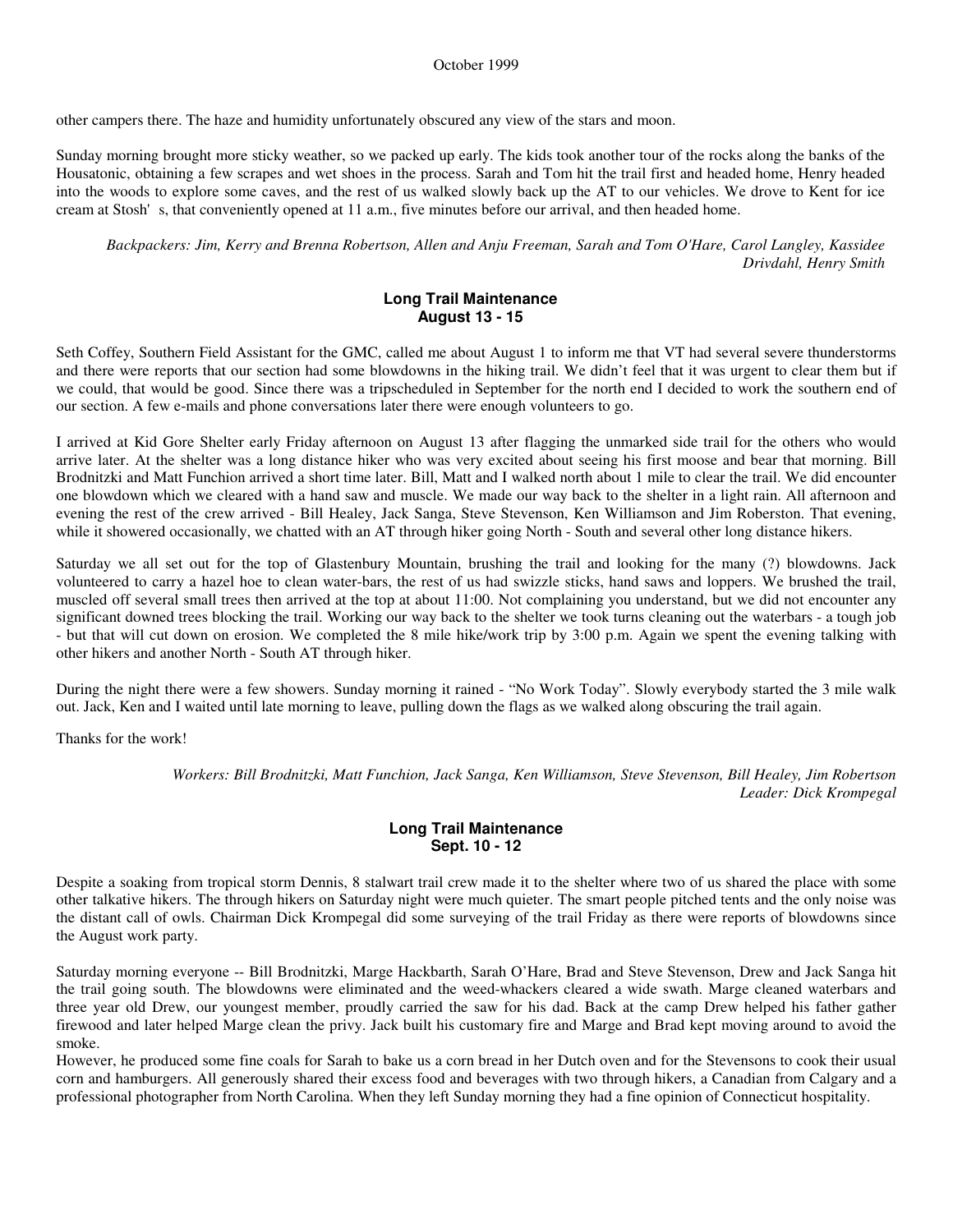#### October 1999

The dampness seemed to give Brad and Marge a runny nose and we couldn't figure out whether it was allergies or a cold. When she got home Marge found out it wasn't allergies. How about you Brad? Sunday, due to some glitches, the work party was reduced to Marge, Sarah, and Dick who inspected part of the trail going north of Forest Service Road # 71. Marge had the pleasant experience of meeting a day hiker on the trail, now a resident of NY, with whom she had hiked the AT in Maine years ago. Thus our fourth work party of the 1999 season with one more to go basing at Kid Gore in October.

Thanks!

*Workers: Drew and Jack Sanga, Sarah O'Hare, Brad and Steve Stevenson, Bill Brodnitzki, Written By: Marge Hackbarth Leader: Dick Krompegal*

#### **Mattabesett Trail Maintenance September 19**

Trails and Shelter Chairman Dick Krompegal met members Marge Hackbarth and Jason Smith and guest Sue Prahash for breakfast at Guida's at 9:30 a.m. Afterward, all cars were moved to Black Pond. The crew made their way up Beseck Mtn. by the n ew road to the pass where our trail begins. Dick and Jason blazed back and forth to Route 66 while Sue clipped, Marge plodded along on her two sticks and gave Sue pointers on trail maintenance.

Dick conceived the brilliant idea of Marge going back to her car and driving a car to the trail crossing on Route 68. While she sat there for three hours and read several magazines, the three fast ones blazed and clipped to Route 68. However, more blazing going north will have to be done on the next work party.

This means that in 1999 our club has personally inspected all of our 12 miles of the Mattabesett Trail except Paug Gap to Route 17 a short section, which we can easily do on our work party scheduled October 31.

*Written by: Marge Hackbarth*

#### **NEW MEMBERS**

Kurt Anderson & Family, Roxbury Alan Baker & Family, East Windsor Lila M. Bakutis, Thomaston Chuck Brock, Port Jefferson Sta., NY Ellen S. Diamon, West Simsbury John Dwyer, East Hartford Cami L. Engler, Suffield John F. Ficke, Torrington John W. Jochum, Gales Ferry Renee Jones & Family, Trumbull David Makowicki, Stratford Akiko Nishiyama, Mansfield Center **Silver Hill Backpacking Trip October 9 – 10**

Silver Hill on the Appalachian Trail in Cornwall is a great place for camping with kids. Although the cabin burned down years ago, there is still the bench swing, a water pump, a covered kitchen pavilion with picnic tables, a deck, and lots of open space. Throw in a few books and a few decks of playing cards, and kids can find plenty to do there.

We met on River Road in Cornwall Bridge around noon on Saturday, surprised to find BUGS buzzing around us. The rain and unseasonably warm weather must have stirred them up. The hike up the AT from River Road to Silver Hill went quickly, with only one short rest stop. After reaching the camping area, we settled in, and Allen broke out a box of Nabisco Triscuits and "cheese-in-acan" – Real Cheese (that doesn't need refrigeration). The kids made short work of the snacks.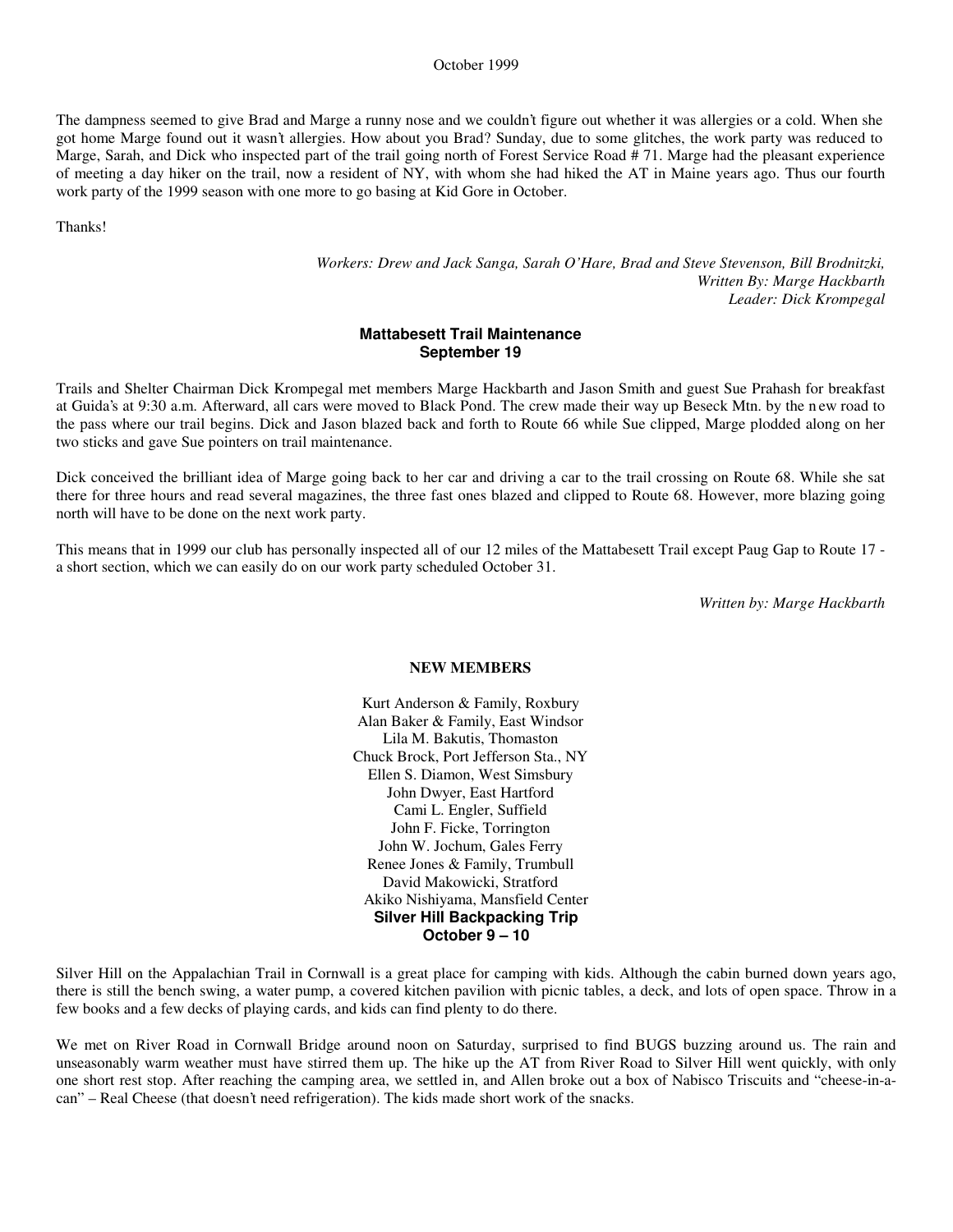#### October 1999

While the kids spent Saturday afternoon playing games, swinging, walking Cody the dog (although there was some question of who was walking whom), the parents took it easy. We watched small planes do maneuvers over the Housatonic River valley, and got a big surprise when one appeared directly overhead, coming east over Silver Hill, probably no more than 200 feet above the ground. Had the pilot been much lower, he would have topped a few of the large pines in front of the camping area (which, admittedly, would have improved the vista.) Kevin, Allen, and I tried to stabilize the makeshift pipe that supports the swing, with some success. Later we were joined by Alan, a GMC at-large member, and his son Tim, from Huntington, Long Island. After dinner, we lit the Coleman lantern on a picnic table and Kathy taught our guests a new version of the card game War. As the lantern fuel neared the end, we retired to our tents.

The onset of rain at 5:00 a.m. woke some of us, and by 7:00 a.m. everyone was up and around. We cooked hot breakfasts, then packed our soggy things. The kids were undeterred by the wet weather, singing songs as they marched back down the hill to the cars.

*Backpackers: Jim, Kerry and Brenna Robertson, Allen and Anju Freeman, Kathy Steffens, Kevin and Allison Karl, and Cody*

# **Wadsworth Park October 18**

CT Section GMCers were a no-show on a beautiful Fall day. Thank's to Allen' s website, two guests made a long drive to Middletown to join the leader and a hiker from A.Y.H. Jan Lung came from Enfield on the Massachusetts border and Maura Barbino from Bethlehem. Besides the colorful Fall foliage we saw the massive construction work on Cherry Hill Road to replace the 1878 bridge and the tremendous flow of water over the Great Falls. An added treat was a visit to the Wadsworth Mansion not yet open to the public.

The leader will try one more non-macho hike in November before deciding to quit for lack of interest.

*Leader : Marge Hackbarth*

# **DEP Bookstore**

Looking for a source of books, etc. on a number of outdoor topics related to Connecticut? Try the Department of Environmental Protection bookstore. They feature books on hiking, biking, canoeing, wildlife and geography. They also have a number of maps including topo maps in an atlas or on CD-ROM. They are located at 79 Elm Street (across from Bushnell Park) in Hartford. They are open Monday through Thursday, 9:00 a.m. to 3:30 p.m. Call them at (860) 424-3555 for a catalog or visit their website at: http://dep.state.ct.us

and click on "DEP Store".

**SAVE THE DATE !!** Connecticut Section GMC Annual Meeting Saturday, March 18, 2000 Cheshire Grange More Info in the Next Issue

# **ACTIVITIES SCHEDULE**

# **November - December 1999**

**Sunday, November 7 - Day Hike, Penwood State Park Hike.** Start at entrance on Route 185 near Bloomfield/Simsbury town line. Call for time.

*Leader: Jim Robertson (860) 633-7279 or jrobert685@aol.com (H), (860) 285-4688 or james.e.robertson@us.abb.com (W)*

**Saturday, November 13 - Day Hike, Devil's Den Nature Preserve.** In Weston. 9:30 a.m. start. Hike in the state's largest